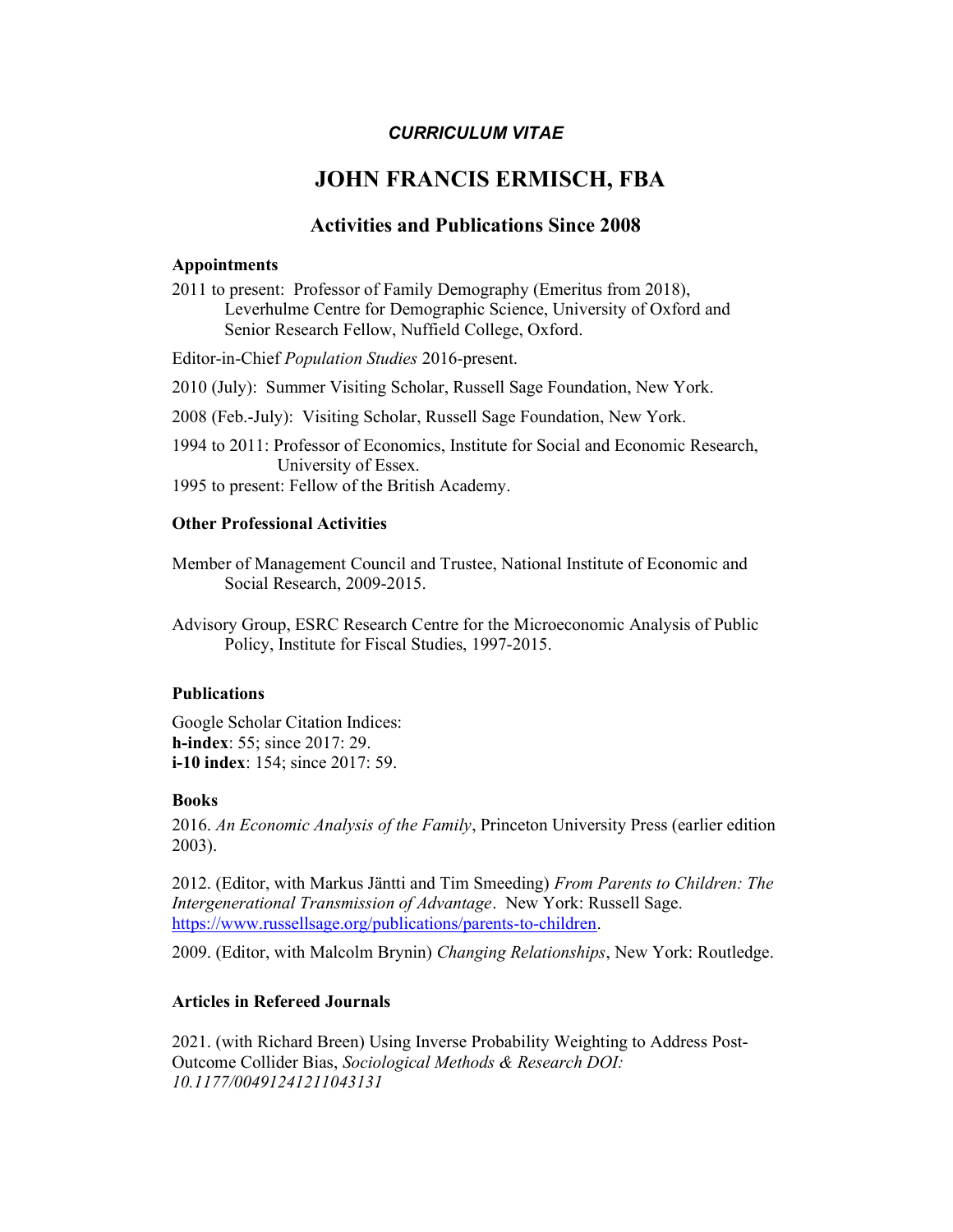2021. English fertility heads south: Understanding the recent decline. Demographic Research, 45:903-916.

2021. (with Richard Breen) The distributional impact of Covid-19: Geographic variation in mortality in England. Demographic Research, 44:397-414.

2021. (with Richard Breen) Sibling Models, Categorical Outcomes, and the Intra-Class Correlation. European Sociological Review 37(3):497-504. https://doi.org/10.1093/esr/jcaa057.

2021. (with many authors) Estimating the burden of COVID-19 pandemic on mortality, life expectancy and lifespan inequality in England and Wales: A population-level analysis. Journal of Epidemiology & Community Health. doi:10.1136/jech-2020-215505.

2019. (with Richard Breen and Satu Helske) "Educational Reproduction in Europe: A Descriptive Account. Demographic Research, 41:1373-1400.

2019. (with Tak Wing Chan and Rob Gruijters) "The Dynamics of Income Inequality: The Case of China in a Comparative Perspective. European Sociological Review 35(3):431-446. doi: 10.1093/esr/jcz016.

2019. (with Clara Mulder) "Migration versus immobility,and ties to parents" European Journal of Population 35:587-608 https://doi.org/10.1007/s10680-018- 9494-0.

2018. (with Rob Gruijters) "Patrilocal, Matrilocal or Neolocal? Intergenerational Proximity of Married Couples in China." Journal of Marriage and Family 81(3):549- 556 DOI:10.1111/jomf.12538.

2017. (with Richard Breen) "Educational reproduction in Great Britain: A prospective approach," European Sociological Review 33(4):590–603.

2016. (with Fiona Steele) "Fertility expectations and residential mobility in Britain," Demographic Research, 35(article 54): 1561-1584. DOI:10.4054/DemRes.2016.35.54

2016. (with D.Gambetta) "Income and trustworthiness," Sociological Science, 3: 710- 729. DOI: 10.15195/v3.a30

2015. (with T.W. Chan) "Proximity of couples to parents: influences of gender, labor market and family," Demography 52(2): 379-399, 2015.

2015. (with T.W. Chan) "Residential proximity of parents and their adult offspring in the United Kingdom, 2009-10," Population Studies 69(3):355-372.

2015. (with A. Janus) "Who Pays for Care?: A Study of Nationally Representative Data on Disabled Older Americans, " BioMedCentral Health Services Research, 15:301 DOI 10.1186/s12913-015-0978-x.

2014. "Parents' health and children's help," Advances in Life Course Research, 22:15-26. DOI: 10.1016/j.alcr.2014.09.001.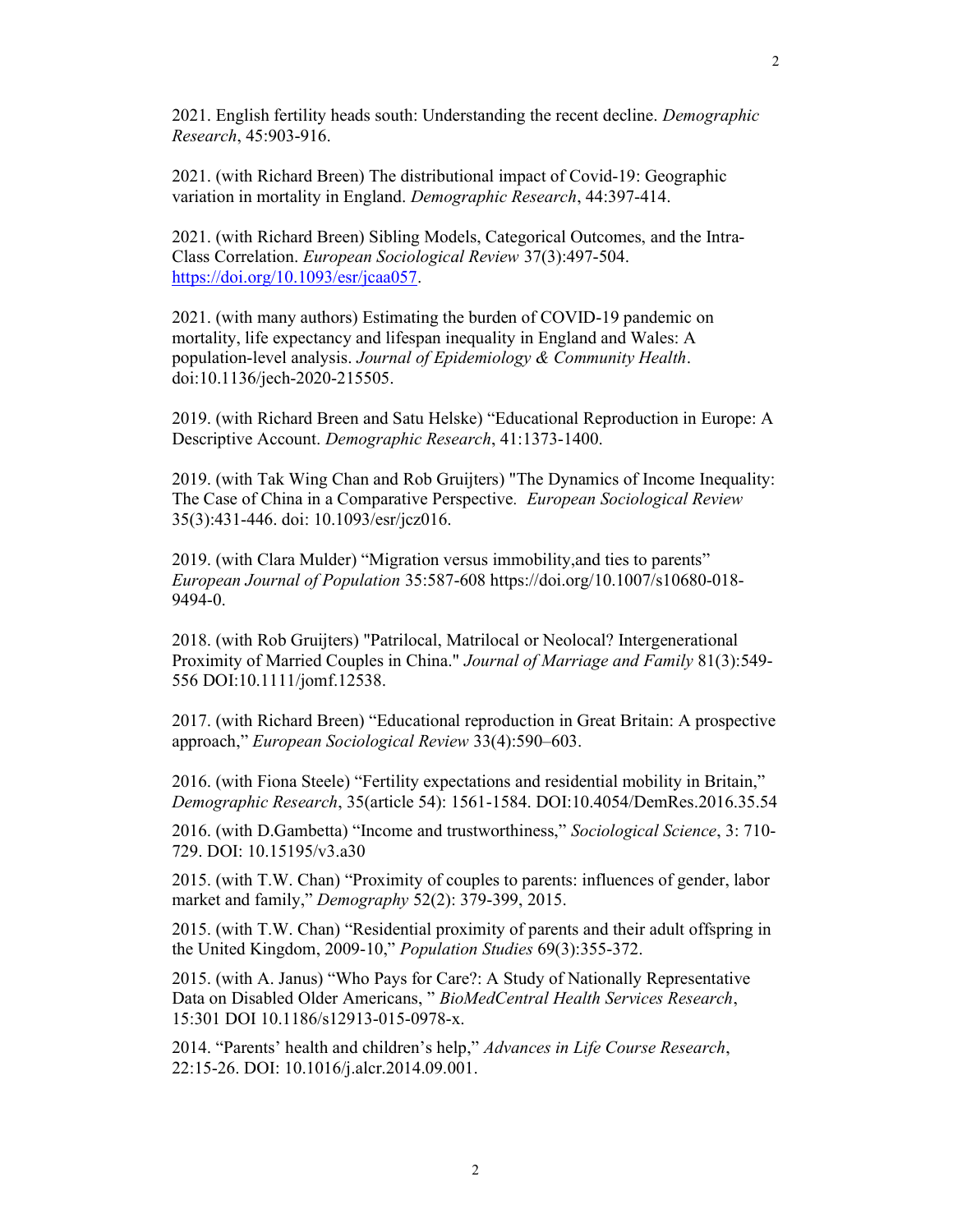2013. (with Marco Francesconi) "The effect of parental employment on child schooling," Journal of Applied Econometrics 28(5): 796–822.

2012. (with Emilia Del Bono and Marco Francesconi) " Intrafamily Resource Allocations: A Dynamic Structural Model of Birth Weight," Journal of Labor Economics, 30(3): 657-706.

2012. (with Elizabeth Washbrook) "Residential mobility: wealth, demographic and housing market effects," Scottish Journal of Political Economy, 59(5): 483-499.

2010. (with Diego Gambetta) "Do strong family ties inhibit trust?" Journal of Economic Behavior & Organization 75:365–376.

2009. (with Diego Gambetta, Heather Laurie, Thomas Siedler and SC Noah Uhrig) "Measuring people's trust," Journal of the Royal Statistical Society, Series A 172:749-769.

2009. (with M. Belot) "Friendship ties and geographic mobility: evidence from Great Britain," Journal of the Royal Statistical Society, Series A, 172:427-444.

2009. "The rising share of non-marital births: is it only compositional effects?" Demography, 46:193-202.

2008. (with C. Pronzato) "Intra-household allocation of resources: inferences from non-resident fathers' child support payments," The Economic Journal 118: 347-362.

2008. "Child support and non-resident fathers' contact with their children," Journal of Population Economics 21:827-853.

2008. "Origins of social mobility and inequality: parenting and early child development," National Institute Economic Review, No. 205, July. [Part of a special issue on social mobility including all the major UK contributors to this literature]

#### Chapters in Books

2015. "Family theory: economics of childbearing," International Encyclopedia of the Social and Behavioral Sciences, 2<sup>nd</sup> Edition, Elsevier, ISBN: 978-0-08-097087-5.

2012. The following chapters are in From Parents to Children: The Intergenerational Transmission of Advantage. John Ermisch, Markus Jantti and Tim Smeeding, editors. New York: Russell Sage:

(with Markus Jantti, Tim Smeeding and James Wilson) "Advantage in comparative perspective."

(with Markus Jantti and Tim Smeeding) "Socioeconomic gradients in children's outcomes."

(with Markus Jantti, Tim Smeeding and James Wilson) "What have we learned?"

(with Emilia Del Bono) "Inequality in achievements during adolescence."

(with Frauke Peter and Katherina Spiess) "Early child outcomes and family structure."

2011. (with Chiara Pronzato) "Causal effects of parents' education on children's education." In: Persistence, Privilege, and Parenting (Tim Smeeding , Robert Erikson and Markus Jantti, , editors). New York: Russell Sage Foundation.

2009. The following chapters are in Changing Relationships (M. Brynin and J. Ermisch, editors.) New York: Routledge:

(with M. Brynin) "Introduction: the Social Significance of Relationships"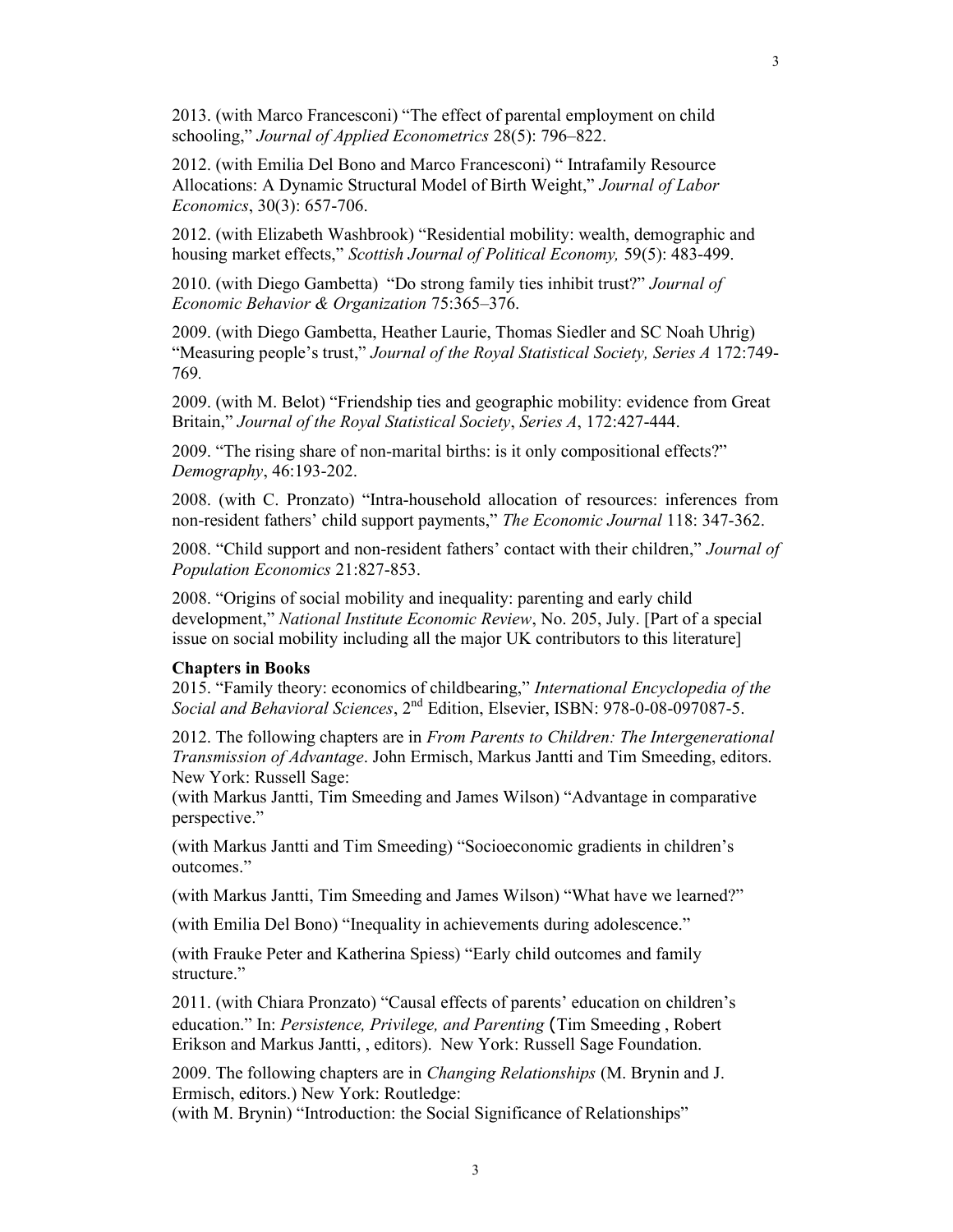"Young Child-parent Relationships";

"Adult Child-parent Relationships".

2008: "family economics", The New Palgrave Dictionary of Economics, Eds. Steven N. Durlauf and Lawrence E. Blume, Palgrave Macmillan, The New Palgrave Dictionary of Economics Online, Palgrave Macmillan. DOI:10.1057/9780230226203.0550.

2008. "An economic history of bastardy in England and Wales." In Quantitative Economic History: The Good of Counting (J.L. Rosenbloom, ed.), New York: Routledge.

2008. "The new dynamics of family formation and the explosion of childbearing outside marriage" in Women and Employment: Changing Lives and New Challenges (J. Scott, S. Dex and H. Joshi, eds.), Cheltenham (UK): Edward Elgar.

#### Ten most cited publications (with at least 225 citations)

2001. (with Marco Francesconi) "Family matters: impacts of family background on educational attainments," Economica, 68:137-156.

2016. An Economic Analysis of the Family, Princeton University Press (earlier edition 2003).

1999. "Prices, parents and young people's household formation," Journal of Urban Economics, 45:47-71.

2001. (with Marco Francesconi), "Family structure and children's achievements", Journal of Population Economics, 14:249-270; reprinted in Zimmermann, K. F. and Vogler, M. Family, Household and Work, pp 151-172. London: Springer Verlag, 2003.

1989. "Purchased child care, optimal family size and mother's employment: theory and econometric analysis, Journal of Population Economics 2:79-102.

1989. (with Alessandro Cigno) "A microeconomic analysis of the timing of births", European Economic Review 33:737-760.

1993, (with Robert E. Wright) "Wage offers and full-time and part-time employment by British women," Journal of Human Resources 28:111-133.

2006. (with M. Francesconi and T. Siedler) "Intergenerational economic mobility and assortative mating," The Economic Journal 116, pp 659-679.

2009. (with Diego Gambetta, Heather Laurie, Thomas Siedler and SC Noah Uhrig) "Measuring people's trust," Journal of the Royal Statistical Society, Series A 172:749-769.

2000. (with Marco Francesconi) "Cohabitation in Great Britain: not for long, but here to stay," Journal of the Royal Statistical Society, Series A 163:153-171.

1997. (with Pamela Di Salvo) "The economic determinants of young people's household formation," Economica 64: 627-644.

1991. (with Robert E. Wright) "Gender discrimination in the British labour market: A Reassessment," The Economic Journal 101:508-522.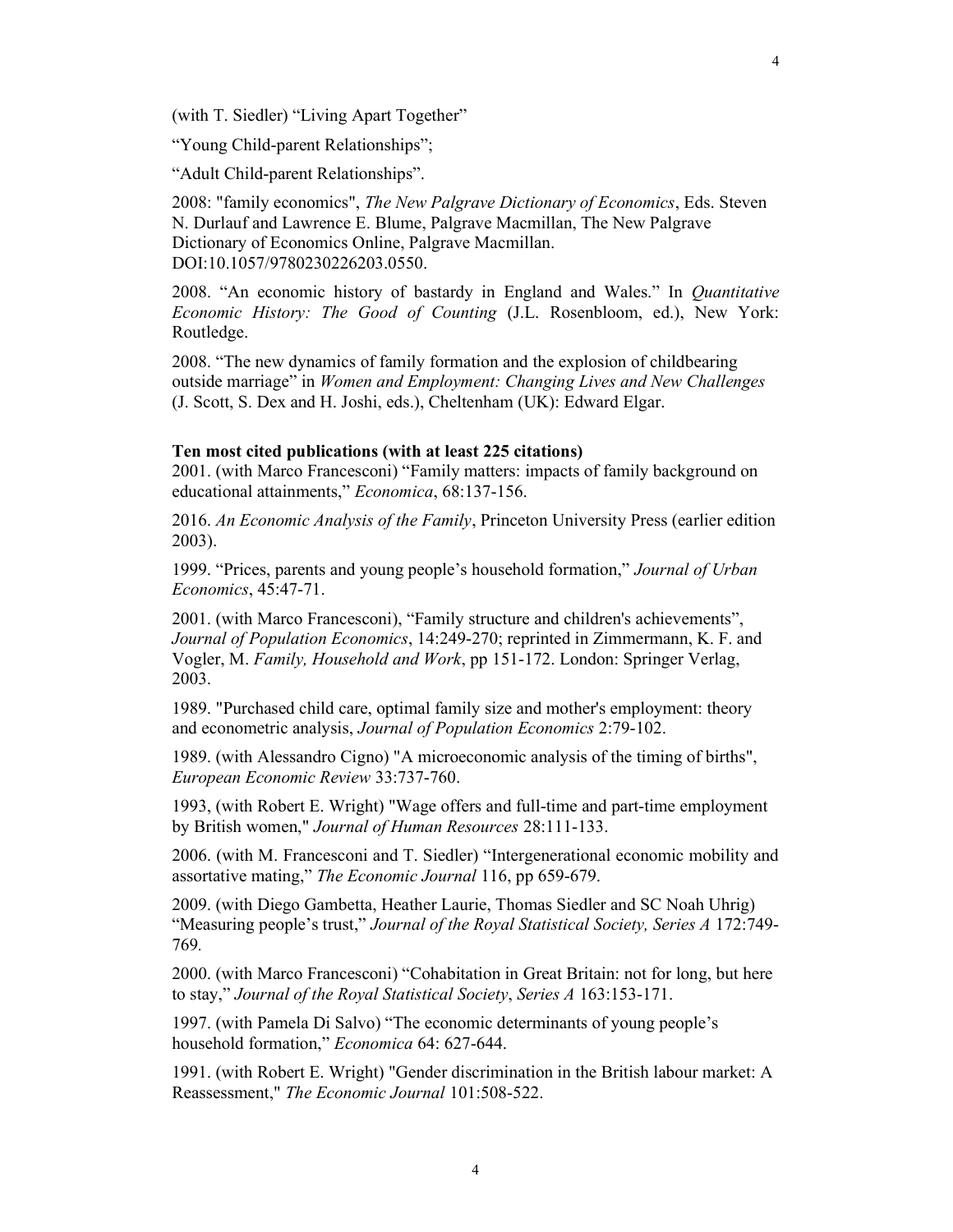#### Research Grants and Programmes

- Leverhulme Foundation: Leverhulme Centre for Demographic Science (joint with many other others, led by Melinda Mills)
- ESRC: Life Course and Family Dynamics in a Comparative Perspective: 1 Feb. 2015 to 30 March 2018 (with T.W. Chan).
- ESRC: Intergenerational relationships in contemporary UK: 1 Oct. 2012 to 30 June 2014 (with T.W. Chan).
- ESRC: Interrelationships between Housing Transitions and Fertility in Britain and Australia: 1 Oct. 2010 to 30 Sept. 2013 (with Fiona Steele, Hill Kulu and Paul Clarke).
- Sutton Trust: Inequality in Achievements during Adolescence: 1 July 2009 to 30 June 2010 (with Emilia Del Bono).
- ESRC: The Impacts of Parental Behaviour on Birth Weight: 1 Jan. 2007 to 30 June 2008 (with Emilia Del Bono and Marco Francesconi).
- ESRC: People's Trust: A Survey-based Experiment: 1 Feb. 2007 to 31 Dec. 2007.
- ESRC: Research Centre on Micro-Social Change (Research Centre): 1 Oct. 2009 to 30 Sept. 2014 (with many others).

### Activities and Publications Before 2008

- 1991-1994 Bonar-Macfie Professor of Political Economy, University of Glasgow
- 1986-1991 Senior Research Officer, National Institute of Economic and Social Research, London
- 1983-1996 Research Fellow (and during 1988-91, Co-Programme Director, Human Resources Research Programme), Centre for Economic Policy Research, London
- 1976-1986 Senior Research Fellow, Policy Studies Institute, London.
- 1974-1976 Research Economist, U.S. Department of Housing and Urban Development, Washington, D.C..
- 1973-1974 Assistant Professor, Chicago State University, Chicago, Illinois.
- 1970-1972 Instructor, University of Kansas, Lawrence, Kansas

#### Temporary Appointments

- 2000-2003 Chairman of the British Academy 'Sociology, Demography and Social Statistics' Section (S4).
- 2000-2003 Member of Council of the British Academy
- 1992-1994 Adviser to Study of "Population Change, Women's Role and Status and Development", United Nations Economic and Social Commission for Asia and the Pacific (ESCAP).
- 1988 Visiting Research Fellow, Nihon University, Population Research Institute, Tokyo (March-April).
- 1986-1987 Consultant to the OECD Directorate for Social Affairs, Manpower and Education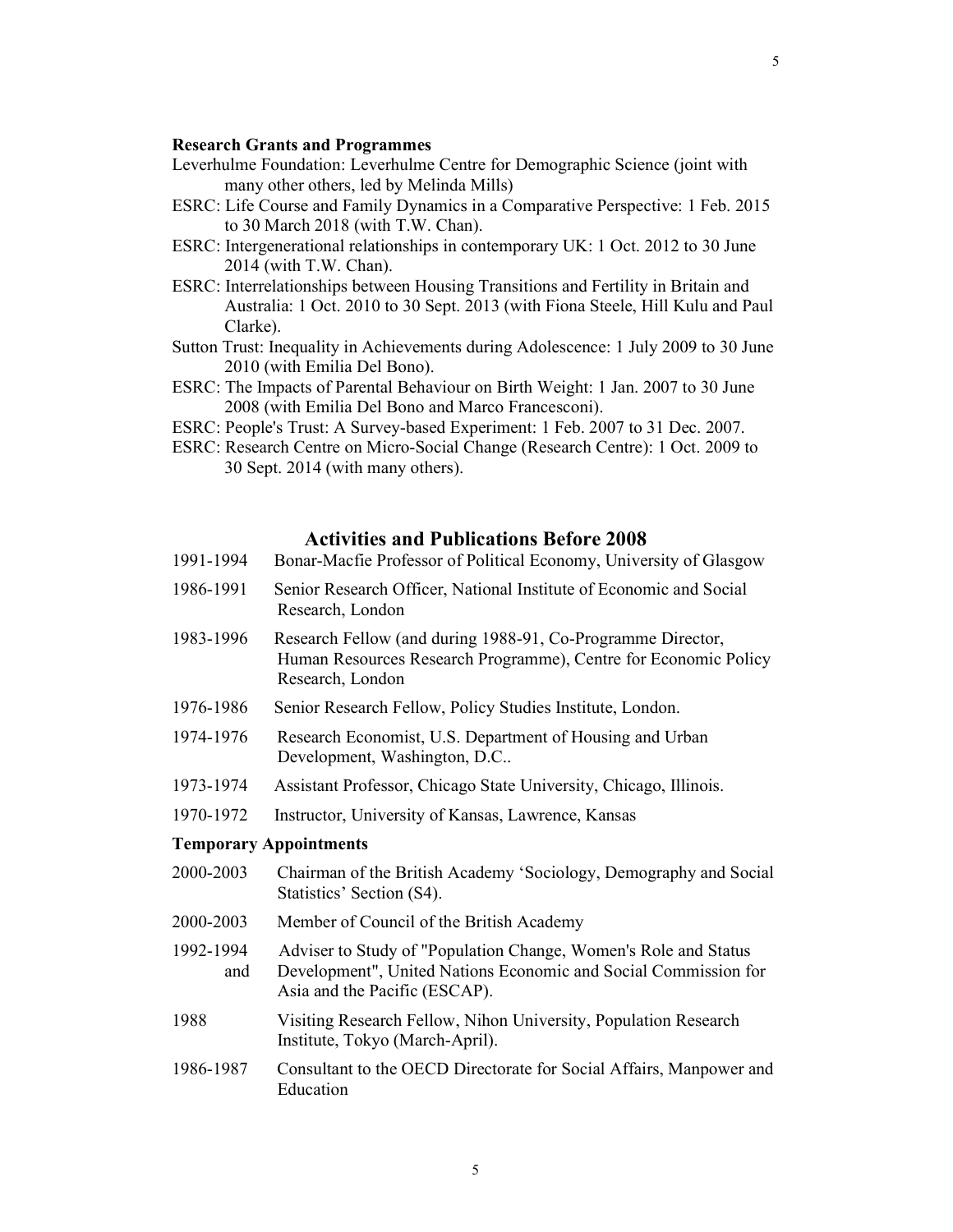1984-87 Specialist Adviser, House of Commons Treasury and Civil Service Committee

#### Other Professional Activities

Editor, Journal of Population Economics, 1991-2002.

Associate Editor, Journal of the Royal Statistical Society, 2006-2009

President, European Society for Population Economics, 1989

Member, Committee on the Economic Consequences of Alternative Demographic Patterns, International Union for the Scientific Study of Population (IUSSP), 1985-89

### **Publications**

#### Sole-authored Books

An Economic Analysis of the Family, Princeton University Press, 2003.

Lone Parenthood: An Economic Analysis, Cambridge (UK): Cambridge University Press, 1991.

The Political Economy of Demographic Change: Causes and implications of population trends in Great Britain, London: Heinemann, 1983.

#### Edited Books

(Editor, with Anthony Heath and Duncan Gallie) Understanding Social Change, Oxford University Press, 2005.

(Editor, with Robert E. Wright) Changing Scotland: Evidence from the British Household Panel Study, Policy Press, 2005.

(Editor, with Naohiro Ogawa) The Family, the Market, and the State in Ageing Societies, Oxford: Oxford University Press, 1994.

(Editor) Housing and the National Economy, London: Avebury-Gower, 1990.

#### Selected Articles in Refereed Journals

2006. (with M. Francesconi and T. Siedler) "Intergenerational economic mobility and assortative mating," The Economic Journal, Vol. 116, pp 659-679.

2005. (with David Pevalin) "Early motherhood and later partnerships," Journal of Population Economics, Vol. 18, , pp.469-489.

2004. (with David Pevalin) "Early childbearing and housing choices," Journal of Housing Economics, Vol. 13, pp.170-194.

 2004. (with David Pevalin) "Cohabiting unions, repartnering and mental health," Psychological Medicine, Vol. 34, pp. 1553-1560

2004. (with M. Francesconi and David Pevalin) "Parental partnership and joblessness in childhood and their influence on young people's outcomes," Journal of the Royal Statistical Society, Series A, Vol. 167, pp. 69-101.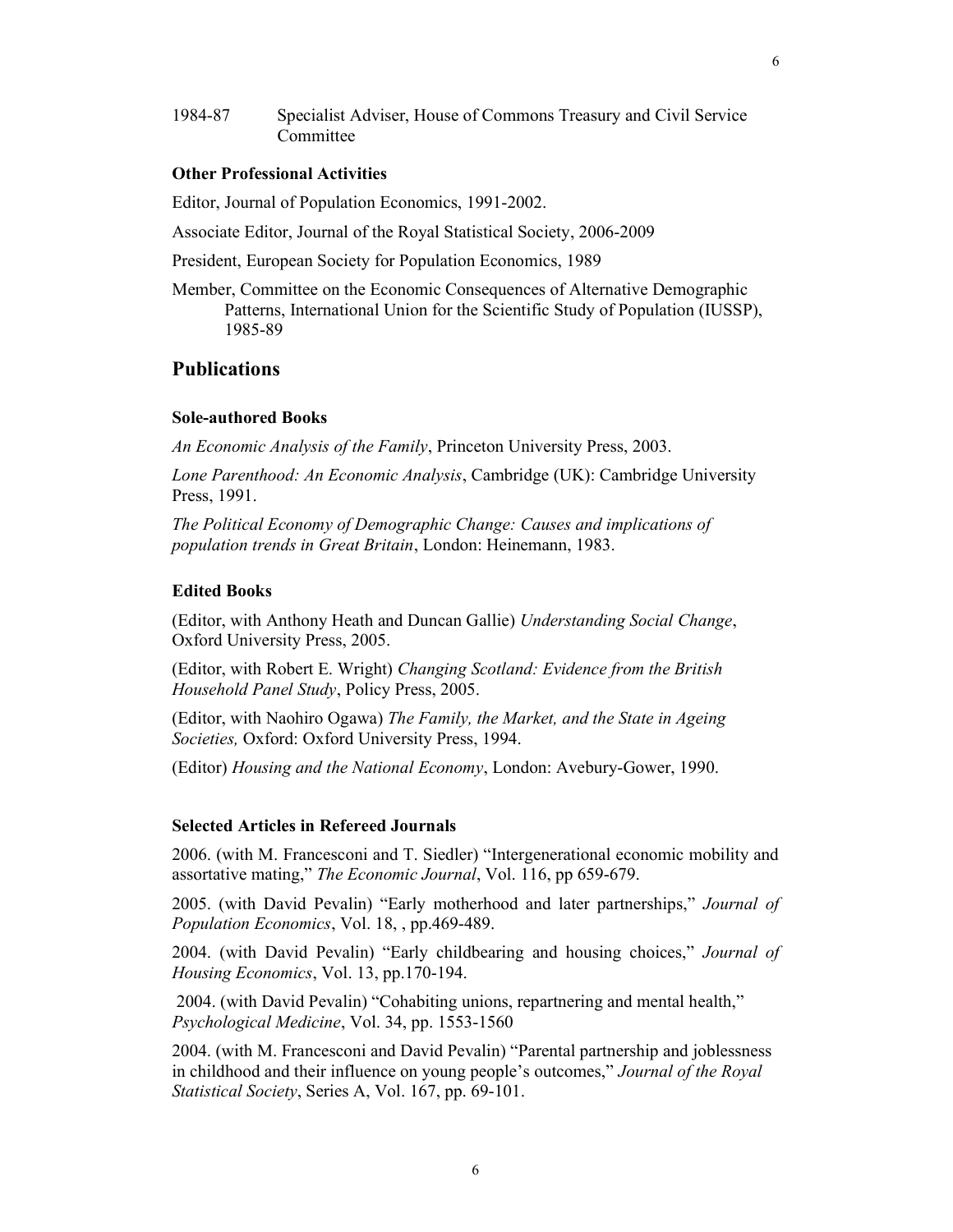2001. (with Marco Francesconi) "Family matters: impacts of family background on educational attainments," Economica, Vol. 68, May 2001, pp.137-156.

2001. (with Marco Francesconi), "Family structure and children's achievements", Journal of Population Economics, vol.14 June 2001, pp.249-270; reprinted in Zimmermann, K. F.\* and Vogler, M.\* Family, Household and Work, pp 151-172. London: Springer Verlag, 2003.

2000. (with Marco Francesconi) "Educational choice, families and young people's earnings", Journal of Human Resources, Vol. 35, Winter 2000, pp. 143-176.

2000. (with Marco Francesconi) "Cohabitation in Great Britain: not for long, but here to stay," Journal of the Royal Statistical Society, Series A, Vol. 163, May 2000, pp. 153-171.

1999. "Prices, parents and young people's household formation," Journal of Urban Economics, Vol.45, January 1999, pp.47-71.

1998. "Unemployment risk, the housing market and the effects of decentralised redistribution," International Tax and Public Finance, Vol. 5, June 1998, pp. 191- 206.

1997. (with Pamela Di Salvo) "The economic determinants of young people's household formation," *Economica*, Vol. 64, November 1997, pp. 627-644,

1997. (with Pamela Di Salvo) "Analysis of the dynamics of housing tenure choice in Britain," Journal of Urban Economics, Vol. 42, July 1997, pp.1-17.

1996. (with Naohiro Ogawa) "Family structure, home time demands and the employment patterns of Japanese married women," Journal of Labor Economics, Vol. 14, October 1996, pp.677-702.

1996. "The demand for housing in Britain and population ageing: micro- econometric evidence," Economica, Vol. 63, August 1996, pp. 383-404.

1993, (with Robert E. Wright) "Wage offers and full-time and part-time employment by British women," Journal of Human Resources, Vol. 28, 1993, pp.111-133.

1991. (with Robert E. Wright) "Welfare benefits and lone parents' employment in Great Britain," Journal of Human Resources, Vol. 26, 1991, pp. 424-456.

1991. (with Robert E. Wright) "Gender discrimination in the British labour market: A Reassessment," The Economic Journal, Vol. 101, 1991, pp. 508-522.

1989. "Purchased child care, optimal family size and mother's employment: theory and econometric analysis, Journal of Population Economics, Vol. 2, 1989, pp. 79- 102.

1989. (with Alessandro Cigno) "A microeconomic analysis of the timing of births", European Economic Review, Vol. 33, 1989, pp. 737-760.

1989. "Intergenerational transfers in industrialised countries: effects of age distribution and economic institutions," Journal of Population Economics, Vol. 1, 1989, pp. 269-284.

1988. "Econometric analysis of birth rate dynamics in Britain," Journal of Human Resources, Vol. 23, 1988, pp. 563-576.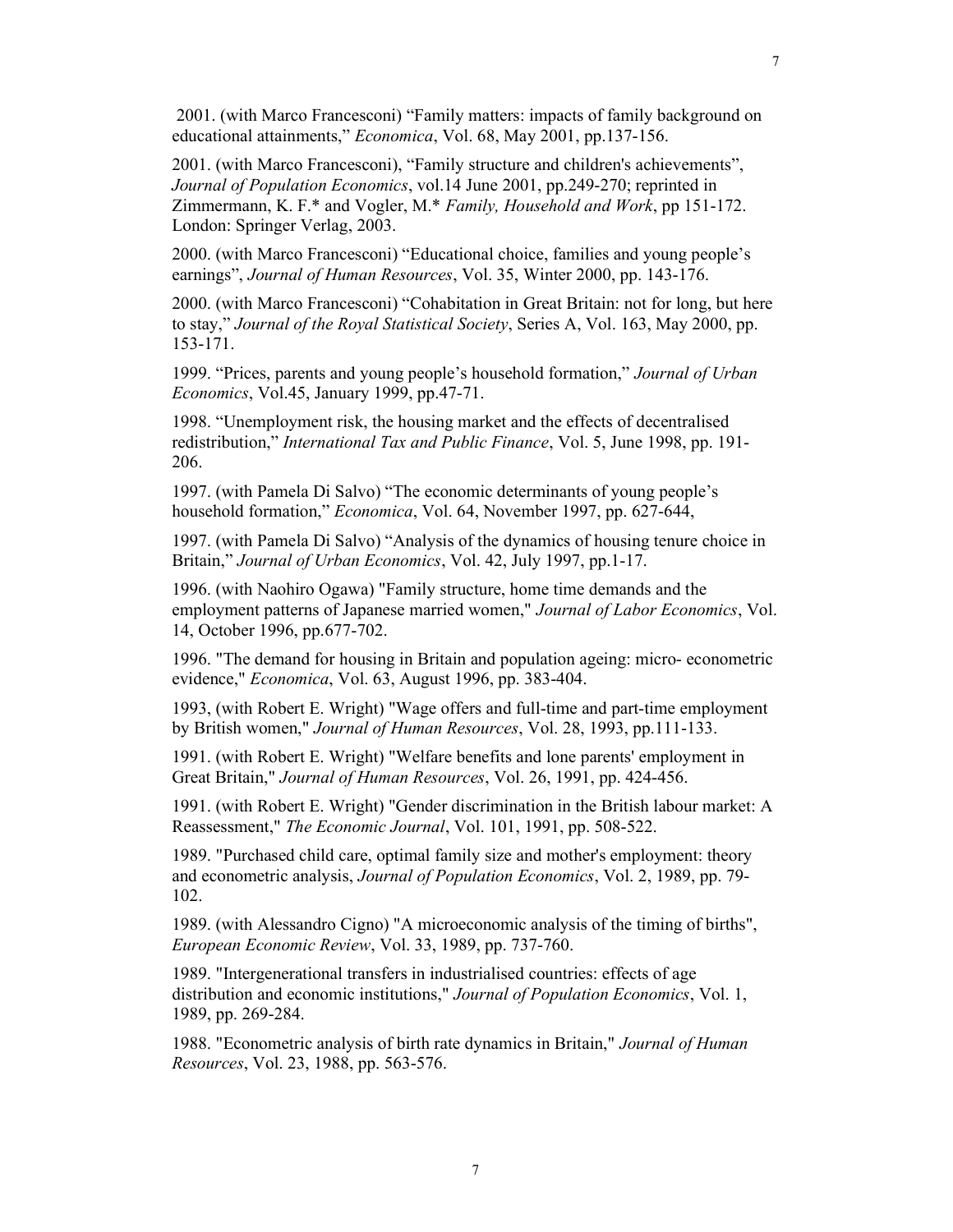1982. (with Robert Buckley) "Government policy and house prices in the United Kingdom: An econometric analysis," Oxford Bulletin of Economics and Statistics, Vol. 44, 1982, pp. 273-304.

#### Other Articles in Refereed Journals (reverse chronology)

(with R. Böheim) "Partnership dissolution in the UK—the role of economic circumstances," Oxford Bulletin of Economics and Statistics, Vol. 63, May 2001, pp.197-208.

(with M. Francesconi) "The increasing complexity of family relationships: lifetime experience of lone motherhood and stepfamilies in Great Britain," European Journal of Population, vol.16, January 2001, 235-249.

(with Stephen P. Jenkins) "Retirement and housing adjustment in later life: evidence from the British Household Panel Survey," Labour Economics, Vol. 6, June 1999, 311-333.

(with W.G. Huff) "Hyper-growth in an East Asian NIC: Public policy and capital accumulation in Singapore, World Development, Vol. 27, January 1999.

(with P. Di Salvo) "Surprises and housing tenure decisions in Great Britain", Journal of Housing Economics, Vol 5, 1996, pp.247-273.

(with J. Findlay and K. Gibb) "The price elasticity of housing demand in Britain," Journal of Housing Economics, Vol. 5, 1996, pp.64-86.

(with Robert E. Wright) "Lone parenthood and employment: male-female differences in Great Britain," Labour Economics, Vol 2, 1995, pp.299-317.

"Demographic developments and European labour markets, Scottish Journal of Political Economy, Vol. 42 (Special Issue), 1995, pp.331-346.

(with Naohiro Ogawa) "Age at motherhood in Japan," Journal of Population Economics, Vol. 7, 1994, pp. 393-420.

(with P.F. Westaway) "The dynamics of aggregate consumption in an open economy life cycle model," Scottish Journal of Political Economy, Vol. 41, 1994, pp. 113-127.

(with Naohiro Ogawa) "Women's career development and divorce risk in Japan," Labour, Vol. 8, 1994, pp. 193-219.

"Économie, politique et changement familial," Population, Vol. 49, 1994, pp. 1377- 1388.

(with R.E. Wright) "Interpretation of negative sample selection effects in wage offer equations," Applied Economics Letters, Vol 1, 1994, pp. 187-189.

"Entry to lone parenthood: an analysis of marital dissolution in Great Britain," Genus, Vol. 50, 1994, pp. 75-95 (with R.E. Wright).

"Familia Oeconomica: A survey of the economics of the family," Scottish Journal of Policitical Economy, Vol. 40, 1993, pp. 353-374.

"Housing policy and resource allocation," Oxford Review of Economic Policy, Vol. 7, 1991, pp. 41-49.

(with Robert E. Wright) "Employment dynamics among British single mothers," Oxford Bulletin of Economics and Statistics, Vol. 53, 1991, pp. 99-122.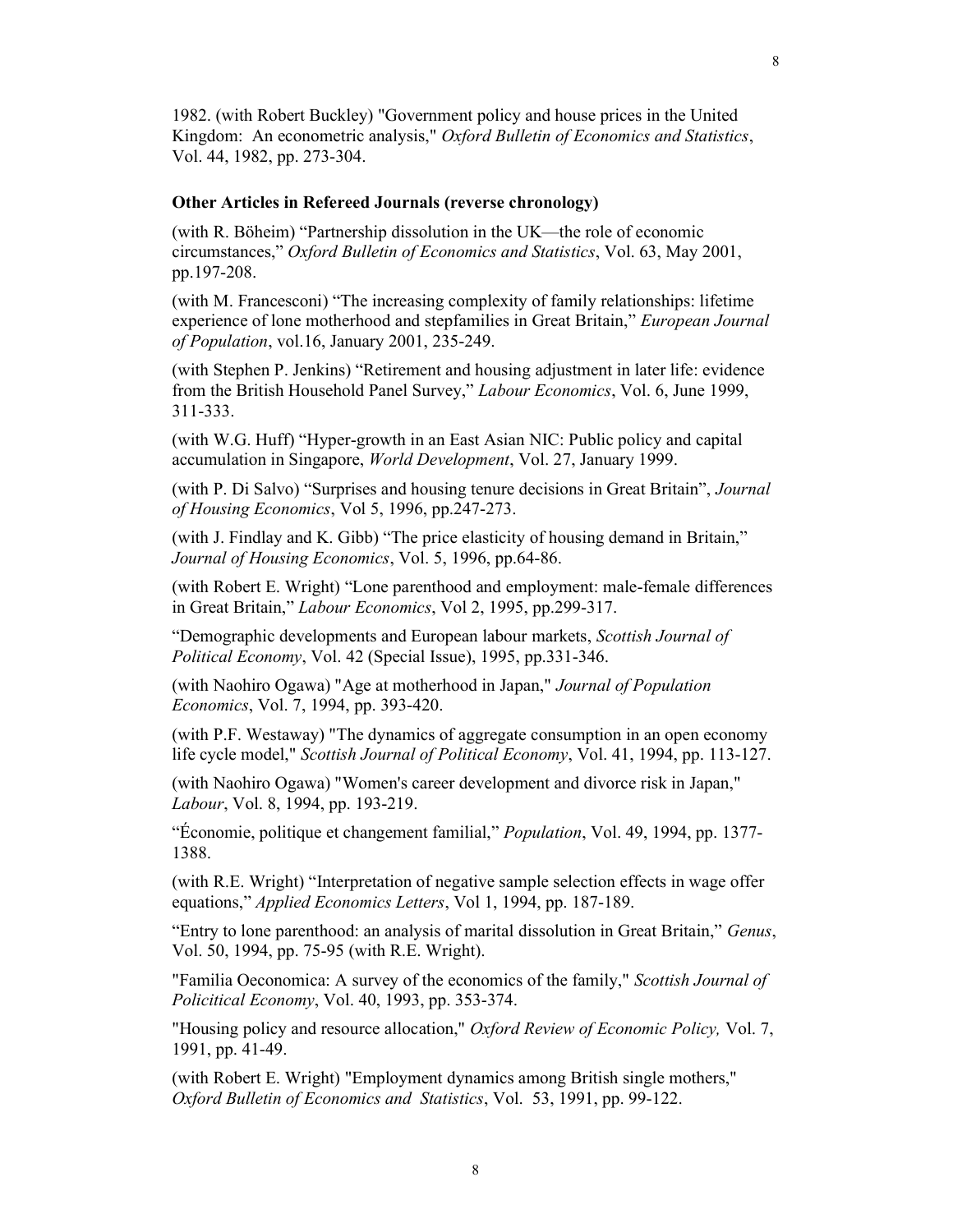(with Robert E. Wright) "The duration of lone parenthood in Great Britain, European Journal of Population, Vol. 7, 1991, pp. 129-158.

"Is a Social Charter necessary?" National Institute Economic Review, Number 136, 1991, pp. 93-108.

"An ageing population, household formation and housing, *Housing Studies*, Vol. 6, pp.230-239.

"European women's employment and fertility again", Journal of Population Economics, Vol. 3, 1990, pp. 3-18.

(with Stephen P. Jenkins and Robert E. Wright) "'Adverse selection' features of poverty amongst lone mothers," Fiscal Studies, Vol. 11, 1990, pp. 76-90.

(with Robert E. Wright) "Welfare benefits and the duration of single parenthood," National Institute Economic Review, Number 130, 1989, pp. 85-90.

"Economic influences on birth rates, National Institute Economic Review, Number 126, 1988, pp. 71-81.

"Fortunes of birth: the impact of generation size on the relative earnings of young men," Scottish Journal of Political Economy, Vol. 35, 1988, pp. 266-282.

(with Eric De Cooman and Heather Joshi) "The next birth and the labour market: A dynamic model of births in England and Wales," Population Studies, Vol. 41, 1987, pp. 237-268.

"A partial equilibrium model of the location of economic activity in a metropolitan area," Urban Studies, Vol. 24, 1987, pp. 103-108.

"Impacts of Policy Actions on the Family and the Household," Journal of Public Policy, Vol. 6, 1987, pp. 297-318.

(with E. Overton) "Minimal household units: A new approach to the analysis of household formation," Population Studies, Vol. 39, 1985, pp. 33-54.

(with E. Overton) "Minimal household units," Population Trends, 35, Spring 1984.

(with Robert Buckley) "Theory and empiricism in the econometric modelling of house prices," Urban Studies, Vol. 20, 1983, pp. 83-90.

"An economic theory of household formation: Theory and evidence from the General Household Survey," Scottish Journal of Political Economy, Vol. 28, 1981, pp. 1-9.

"An emerging secular rise in the Western World's fertility?" Population and Development Review, December, 1981.

"Economic opportunities, marriage squeezes and the propensity to marry: an economic analysis of period marriage rates in England and Wales," Population Studies, Vol. 35, 1981, pp. 347-356.

"Time costs, aspirations and the effect of economic growth on German fertility," Oxford Bulletin of Economics and Statistics, Vol. 42, 1980.

"The relevance of the "Easterlin hypothesis" and the "new home economics" to fertility movements in Great Britain," Population Studies, Vol. 33, 1979.

"A note on the Davis-Swanson model of urban growth," Economic Development and Cultural Change, July 1974.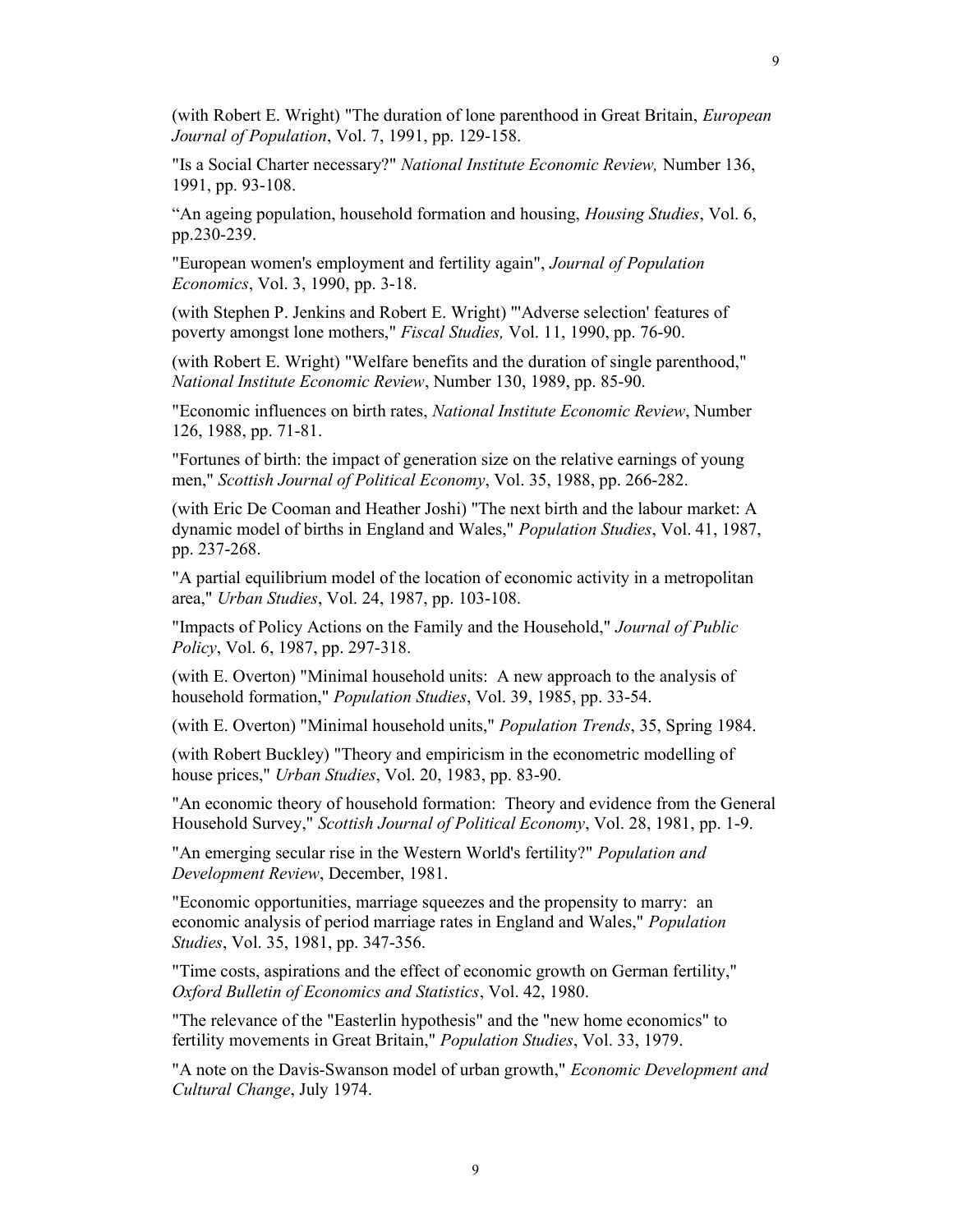10

(with Thomas Weiss) "The impact of the rural market on the growth of the urban workforce, U.S., 1870-1900," Explorations in Economic History, Winter 1973-74.

#### Chapters in Books

"The puzzling rise in childbearing outside marriage," in Understanding Social Change, Anthony Heath, John Ermisch & Duncan Gallie, eds. Oxford University Press, 2005.

(with Brendan Halpin) "Becoming a homeowner in Britain in the 1990s," in Home Ownership and Social Inequality in Comparative Perspective, Karin Kurz and Hans-Peter Blossfeld, eds. Stanford University Press (Social Inequality Series), 2004.

(with Marco Francesconi) "Intergenerational Mobility in Britain: new evidence from the BHPS", in Generational Income Mobility in North America and Europe, Miles Corak, ed. Cambridge University Press, 2004

"Family theory, economic theory of childbearing," International Encyclopedia of the Social and Behavioral Sciences, Elsevier, 2002.

"Cohabitation and childbearing outside marriage in Britain," in Out of Wedlock (L. Wu and B. Wolfe, eds.). New York: Russell Sage Foundation, 2001.

(with Marco Francesconi) 'Patterns of household and family formation,' in Seven years in the lives of British families (R. Berthoud and J. Gershuny), Bristol: The Policy Press, 2000.

"Using panel data to analyze household and family dynamics," in *Researching Social* and Economic Change: the uses of household panel studies, D. Rose, ed., London: Routledge, 2000.

"Pre-marital cohabitation, childbearing and the creation of one parent families," in Economics of the Family and Family Policies, I. Persson and C. Jonung, eds. London: Routledge, 1997 (pp.119-135).

"The economic environment for family formation," in European Population in the 1990s, D. Colman, ed., Oxford University Press, 1996.

"Explanatory models for fertility projections and forecasts," in: National Population Forecasting in Industrialized Countries, Keilman, N. and H. Cruijsen, eds. Amsterdam: Swets and Zeitlinger, 1992).

"Economic models of women's employment and fertility," in: Female Labour Market Behaviour and Fertility, Siegers, J.J., J. de Jong-Gierveld and E. van Imhoff, eds. (Berlin: Springer-Verlag, 1991)

(with Heather, Joshi and Robert E. Wright), "Women's wages in Great Britain," in: Women's Wages: Stability and Change in Six Indstrialized Countries, Willborn, S.L., ed. (Greenwich, Conn.: JAI Press, 1991).

(with Robert E. Wright) "Differential returns to human capital in full-time and parttime employment," in: *Women's Work in the World Economy*, Folbre, N. et al, eds., (London: Macmillan, 1991).

"The background: housing trends and issues arising from them," in *Housing and the* National Economy, (J.F. Ermisch, ed.), London: Avebury-Gower, 1990.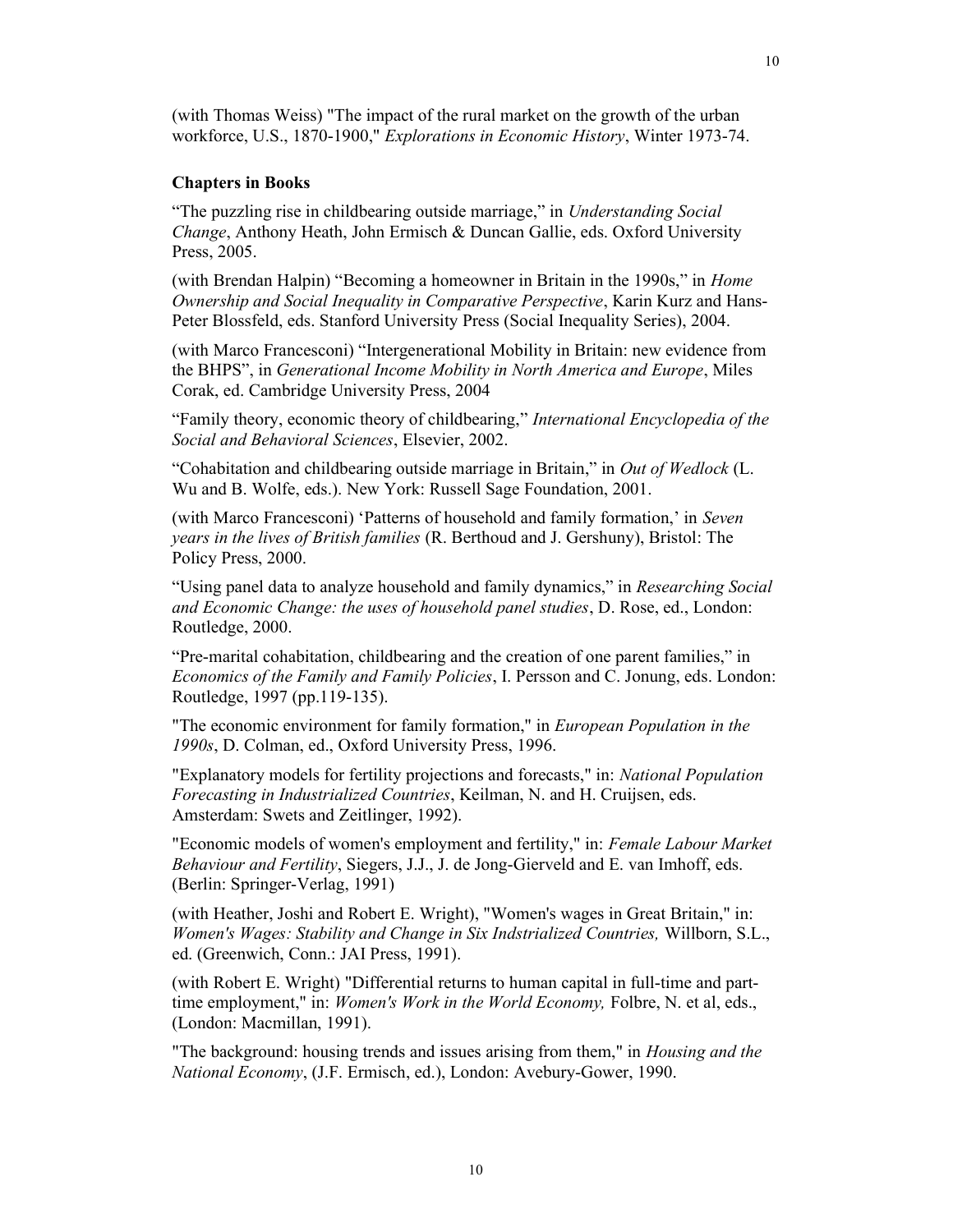"Demographic aspects of the growing number of lone parent families," Lone parents: the economic challenge, Paris: Organisation for Economic Cooperation and Development (OECD), 1990.

(with Stephen P. Jenkins and Robert E. Wright) "Analysis of the dynamics of lone parenthood: socio-economic influences on entry and exit rates," Lone parents: the economic challenge, Paris: Organisation for Economic Cooperation and Development (OECD), 1990.

"Demographic change and intergenerational transfers in industrialized countries, in Workers versus Pensioners: Intergenerational Justice in an Ageing World, (Paul Johnson, Christoph Conrad and David Thomson, eds.). Manchester University Press, 1989.

"Divorce: economic antecedents and aftermath," in The Changing Population of Britain, (H. Joshi, ed.). Oxford: Basil Blackwell, 1989.

"Changing age distribution and the housing market with special reference to Great Britain," in of Economics Changing Age Distributions in Developed Countries, (Ronald D. Lee, W. Brian Arthur and Gerald Rodgers, eds.), Oxford University Press, 1988.

"British labour market responses to age distribution changes," in Economics of Changing Age Distibutions in Developed Countries, (Ronald D. Lee, W. Brian Arthur and Gerald Rodgers, eds.), Oxford University Press, 1988.

"An economic perspective on household modelling," in Modelling Household Formation and Dissolution (Nico Keilman, ed.), Oxford University Press, 1988.

(with Duncan Maclennan) "Housing policies, markets and urban economic change," in Critical Issues in Urban Economic Development, Vol. II (V.A. Hausner, ed.), Oxford University Press, 1987.

(with Heather Joshi) "Demographic change, economic growth and social welfare," European Population Conference 1987 Plenaries,Helsinki: Central Statistical Office of Finland for IUSSP, EAPS and FINNCO, 1987.

"Policy reform: Alternative subsidy mechanisms," in Tax Policies and Urban Housing Markets (Gavin Wood, ed.), Paris: Organisation for Economic Cooperation and Development (OECD), 1986.

(with Richard Berthoud) "Housing and low incomes: Steps toward a long term solution," in Reshaping Benefits: the Political Arithmetic, London: Policy Studies Institute Report No. 639, February 1985.

"Work, jobs and social policy," in The Future of Welfare (Rudolf Klein and Michael O'Higgins, eds.), Oxford: Basil Blackwell, 1985.

"Resources of the elderly: Impact of present commitments and established trends," in Retirement Policy--The Next Fifty Years ,(M.P. Fogarty, ed.), London: Heinemann, 1982.

"Investigations into the causes of the postwar fertility swings," Chapter 4 in Population Change and Social Planning: Social and economic implications of the recent fertility decline in the United Kingdom and the Federal Republic of Germany (David Eversley and Wolfgang Koellman, eds.), London: Edward Arnold, 1982.